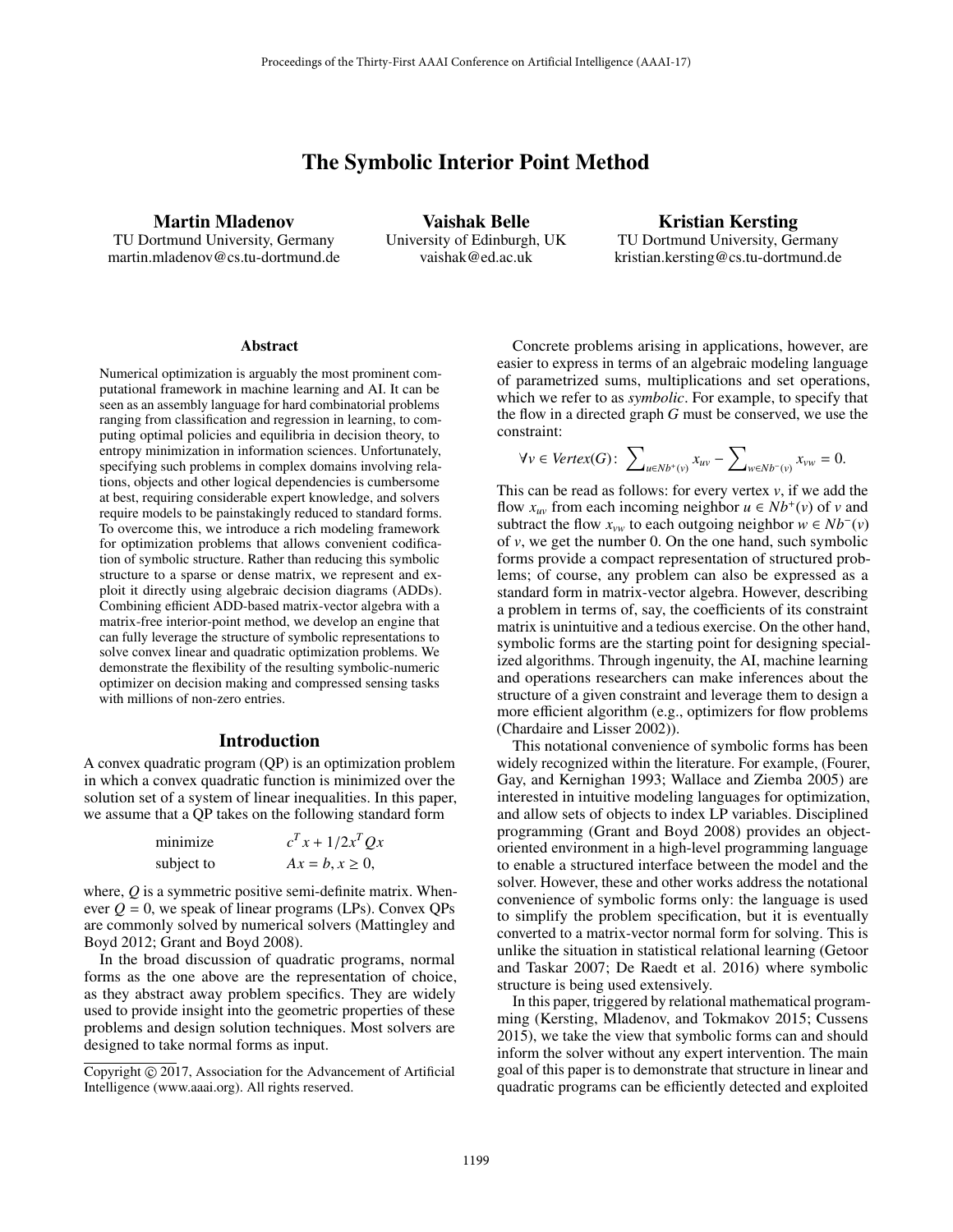automatically by making use of the symbolic representation of the problem within solvers, the job that has so far been solely at the hands of the expert.

To realize this objective, we will proceed as follows. We will first introduce a high-level algebraic-logical language, which sets the frame for our discussion. Its significance is that the standard forms that result from QPs expressed in the language can be viewed as pseudo-Boolean functions. Thus, instead of storing a standard form as a dense or sparse matrix, as is usually the case in QP solvers, we will store it as an Algebraic Decision Diagram (ADD), making use of the problem structure to produce a highly compressed representation. The reason for doing this lies in the fact that ADDs can carry out certain matrix manipulations efficiently.

Nonetheless, even if a mathematical program encoded in a high-level language has been reduced to an efficiently manipulable data structure such as an ADD, it is far from obvious how a generic solver can be engineered for it. Matrix operations with ADDs are efficient only under certain conditions, such as:

- they have to be done recursively, in a specific descent order;
- they have to involve the entire matrix (batch mode): access to arbitrary submatrices is not efficient.

This places rather specific constraints on the kind of method that could benefit from an ADD representation, ruling out approaches like random coordinate descent. In this paper, we aim to engineer and construct a solver for such matrices directly *in circuit representation*. We employ ideas from the matrix-free interior point method (Gondzio 2012), which appeals to an iterative linear equation solver together with the log-barrier method, to achieve a regime where the constraint matrix is only accessed through matrix-vector multiplications. Specifically, we show a ADD-based realization of the approach leverages the desirable properties of these representations (e.g. caching of submatrices), leading to a robust and fast engine. We demonstrate the flexibility of this symbolic-numeric optimizer on decision making and compressed sensing tasks with millions of non-zero entries.

The remainder of this paper is organized as follows. We start off by a short recap of decision diagrams and their basic properties. Next, we formulate a symbolic language for defining QPs and relate it to ADDs. We then proceed with the discussion of a solver for QPs expressed in that language. Before concluding we provide numerical illustrations of the method along with a discussion of related work.

#### Algebraic Decision Diagrams

A BDD (Bryant 1986) is a compact and efficiently manipulable data structure for a Boolean function  $f: \{0, 1\}^n \to \{0, 1\}$ . Its roots are obtained by the Shannon expansion of the *cofactors* of the function: if  $f_x$  and  $f_{\overline{x}}$  denote the partial evaluation of  $f(x, \ldots)$  by setting the variable x to 1 and 0 respectively, then

$$
f = x \cdot f_x + \overline{x} \cdot f_{\overline{x}}.
$$

When the Shannon expansion is carried out recursively, we obtain a full binary tree whose non-terminal nodes, labeled

by variables  $\{..., x_i,...\}$ , represent a function: its left child is  $f$ 's cofactor w.r.t.  $x_i$  for some  $i$  and its right child is  $f$ 's cofactor w.r.t.  $\overline{x_i}$ . The terminal node, then, is labeled 0 or 1 and corresponds to a total evaluation of *f*. By further ordering the variables, a graph that we call the (ordered) BDD of *f* can be constructed such that at the *k*th level of the tree, the cofactors wrt the *k*th variable are taken. Given an ordering, BDD representations are *canonical*: for any two functions *f*, *g*: {0, 1}<sup>*n*</sup>  $\rightarrow$  {0, 1}, *f*  $\equiv$  *g*  $\Leftrightarrow$  *f<sub>x</sub>*  $\equiv$  *g<sub>x</sub>* and *f<sub>x</sub>*  $\equiv$  *g<sub>x</sub>*; and *compact* for Binary operators  $\circ \in \{+, \times, \ldots\}$ :  $|f \circ g| \leq |f||g|$ .

ADDs generalize BDDs in representing functions of the form  $\{0, 1\}^n \to \mathbb{R}$ , i.e. pseudo-Boolean functions, and so inherit the same structural properties as BDDs except, of course, that terminal nodes are labeled with real numbers (Fujita, McGeer, and Yang 1997; Clarke, Fujita, and Zhao 1996). Consider any real-valued vector of length *m*: the vector is indexed by  $\lg m$  bits, and so a function of the form  ${0, 1}^{\lg m} \to \mathbb{R}$  maps the vector's indices to its range. Thus, an ADD can represent the vector. By extension, any realvalued  $2^m \times 2^n$  matrix *A* with row index bits  $\{x_1, \ldots, x_m\}$ and column index bits  $\{y_1, \ldots, y_n\}$  can be represented as a function  $f(x_1, y_1, x_2,...)$  such that its cofactors are the entries of the matrix. The intuition is to treat  $x_1$  as the most significant bit, and  $x_m$  as the least. Then  $A$  represented by a function *f* as an ADD is:  $(f_{\overline{x_1y_1}} \quad f_{\overline{x_1y_1}})$  as the first row and  $(f_{x_1\overline{y_1}}$   $f_{x_1y_1}$ ) as the second, where each submatrix is similarly defined wrt the next significant bit. Analogously, when multiplying two *m*-length vectors represented as Boolean functions *f*, *g*: {0, 1}<sup>lg *m*</sup>  $\rightarrow \mathbb{R}$ , we can write  $[f_{\overline{x_1}} \quad f_{x_1}][g_{\overline{x_1}} \quad g_{x_1}]^T$ , taking, as usual,  $x_1$  as the most significant bit.

As can be gathered by the cofactor formulations, the ADD representation admits two significant properties. First, when identical submatrices occur in various parts of the matrix, e.g. in block and sparse matrices, different cofactors map to identical functions leading to compact ADDs. Second, matrix algorithms involving recursive-descent procedures on submatrices (e.g. multiplication) and term operations (addition, maximization) are efficiently implementable by manipulating the ADD representation. In sum, standard matrix-vector algebra can be implemented over ADDs efficiently, and in particular, the caching of submatrices in recursively defined operations (while implicitly respecting the variable ordering) will best exploit the superiority of the representation.

#### First-Order Logical Quadratic Programs

Given a finite-domain first-order logical language  $\mathcal{L}$ , the syntax for first-order (FO) logical quadratic programs is:

$$
\underset{v}{\text{minimize}} \sum_{\{x, x': \theta(x, x')\}} q(x, x')v(x)v(x') + \sum_{\{x: \zeta(x)\}} c(x)v(x)
$$
\n
$$
\text{subject to} \quad \{y: \psi(y)\}: \sum_{\{x: \phi(x, y)\}} a(x, y)v(x) \ge b(y)
$$

where *x*, *y* and *z* are *tuples* of ground atoms, and we write  $\delta(z)$ to mean that the  $\mathcal{L}$ -formula  $\delta$  mentions the atoms *z*, and read  $\{z : \delta(z)\}\$ as the set of all assignments to *z* satisfying  $\delta(z)$ .<sup>1</sup>

<sup>&</sup>lt;sup>1</sup>Since ground atoms always evaluate to true or false, we often refer to *x*, *y*,*z*,... as Boolean variables.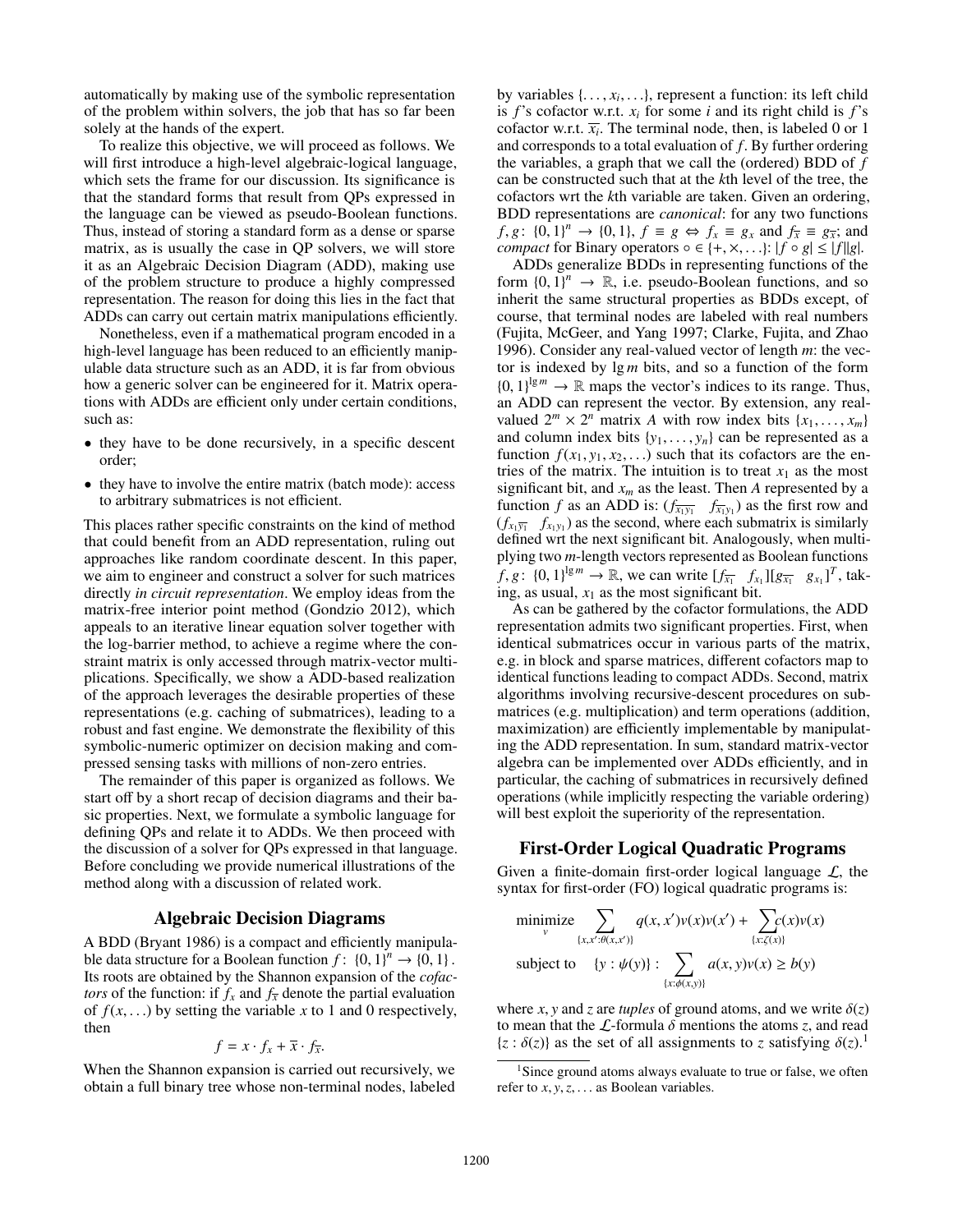minimize<sub>v(x),v(x)</sub>  
\nsubject to 
$$
v(x) \ge 1
$$
,  $v(x) + v(\overline{x}) \ge 1$ ,  $\left[\underbrace{0 (\overline{xy}) \quad 1 (x \overline{y})}_{A}\right], \left[\underbrace{1 (\overline{y})}_{b}, \underbrace{1 (\overline{x})}_{c}\right], \left[\underbrace{1 (\overline{x})}_{c}\right],$ 

Figure 1: A first-order mathematical program, its normal form, and the ADD representation of its constraint matrix.

The constraints are to be read procedurally as follows: for every assignment to *y* satisfying  $\psi(y)$ , consider the constraint  $\sum_{C} a(x, y)v(x) \ge b(y)$ , where the set *C* are those assignments to *x* satisfying  $\phi(x, y)$ , and *a* and *b* are pseudo-Boolean functions. For example, consider:

$$
\text{minimize}_{v} \sum\nolimits_{\{x: \text{TRUE}\}} y(x) \text{ s.t. } \{y: \text{TRUE}\} : \sum\nolimits_{\{x: x \vee y\}} v(x) \ge 1
$$

This program is equivalent to the ground LP shown in Fig 1(left), where  $v(x)$  and  $v(\overline{x})$  are the two real-valued decision variables. Moreover, the LP's normal form is given in Fig 1(center). For the sake of simplicity, we use an LP for illustrating the language, but everything carries over to the QP case.

To get a sense of how constraints in this language are reduced to ADDs, let *I* and *J* be finite sets,  $a: I \times J \rightarrow \mathbb{R}$ , *b* : *I* → ℝ be real-valued functions, and  $\{x(j) | j \in J\}$  be a set of variables. Then, the system of linear inequalities *∀i* ∈ *I* :  $\sum_{j \in J} a(i, j)x(j) \ge b(i)$  is identical to the matrixvector inequality  $Ax \ge b$ , where  $A \in \mathbb{R}^{|I| \times |J|}$  is a matrix such that  $A_{ij} = a(i, j)$ , *b* is the vector  $b_i = b(i)$  and  $x \in \mathbb{R}^{|J|}$  is an unknown vector representing the variables. In our language, the constraint  $\{y : \psi(y)\} : \sum_{\{x : \phi(x, y)\}} a(x, y)v(x) \ge b(y)$  can be rewritten as

{
$$
y
$$
 : TRUE} :  $\sum_{\{x:True\}} a(x, y) 1_{\psi}(y) 1_{\phi}(x, y) v(x) \ge b(y) 1_{\psi}(y),$ 

where 1 is an indicator function, e.g., if  $1_{\phi}(x, y)$  is the function that returns 1 whenever  $\phi(x, y)$  holds and 0 otherwise. Thus, the pseudo-Boolean function  $a'(x, y) := a(x, y)1_{\psi}(y)1_{\phi}(x, y)$ identifies with the matrix  $A \in \mathbb{R}^{2^{|x|} \times 2^{|y|}}$  in the canonical form representation of this constraint. The other elements of the LP can be represented as pseudo-Boolean functions analogously. Assuming that *a*, *b*, *c* and *q* have symbolic representations that can be built recursively, the corresponding  $a', b', c'$  and *q* can be obtained by ADD multiplication. Formally:

Proposition 1: *There is an algorithm for building an ADD for terms from a first-order logical mathematical program without converting the program to the canonical (ground) form. The ADD obtained from the algorithm is identical to the one obtained from the ground form.*

## Solution Strategies for FO Logical QPs

Given the representation language, we now turn towards solving logical QPs. To prepare the discussion, let us establish an elementary notion of algorithmic correctness for ADD implementations. Given a first-order logical mathematical program, we assume that we have in hand the ADDs for *A*, *b* and *c*. Then, it can be shown:

Theorem 2: *Suppose A*, *b and c are as above, and e is any arithmetic expression over them involving standard matrix binary operators. Then there is a sequence of operations over their ADDs, yielding a function h, such that*  $h = e$ *.* 

 $\hat{\mathbf{r}}$ 

The kinds of expressions we have in mind are  $e = Ax - b$ (which corresponds to the residual in the corresponding system of linear equations). The proof is as follows:

**Proof:** For any  $f, g : \{0, 1\}^n \to \mathbb{R}$ , and (standard) binary matrix operator  $\circ$ , observe that  $h = f \circ g$  iff  $h_x = f_x \circ g_x$  and  $h_{\overline{x}} = f_{\overline{x}} \circ g_{\overline{x}}$ . By canonicity, the ADD for *h* is precisely the same as the one for *f* and *g* composed over ∘. In other words, for any arithmetic expression *e* over  $\{f, g, \circ\}$  represented as matrices, the ADD realization  $h$  is the same function.

To guide the subsequent construction of the engine, we will first briefly go over the operations previously established as efficient with ADDs (Clarke, Fujita, and Zhao 1996), and some implications thereof for a solver strategy.

Theorem 3: *(Fujita, McGeer, and Yang 1997; Clarke, Fujita, and Zhao 1996) Suppose A*, *A are real-valued matrices. Then the following can be e*ffi*ciently implemented in ADDs using recursive-descent procedures:*

- *accessing and setting a submatrix A*<sup>∗</sup> *of A;*
- *termwise operations, i.e.*  $(A \circ A')_{ij} = A_{ij} \circ A'_{ij}$  *for any termwise operator* ◦*;*
- *vector and matrix multiplications.*

The proof of these claims and the ones in the corollary below always proceed by leveraging the Shannon expansion for the corresponding Boolean functions. We refer interested readers to (Fujita, McGeer, and Yang 1997; Clarke, Fujita, and Zhao 1996) for the complexity-theoretic properties of these operations. It is worth noting, for example, that multiplication procedures that perform both (naive) block computations and ones based on Strassen products can be recursively defined. For our purposes, we get:

**Corollary 4:** Suppose  $d = [d_1 \cdots d_m]$  and *e* are *m*-length *real-valued vectors, and k is a scalar quantity. Then the following can be e*ffi*ciently implemented in ADDs using recursive-descent procedures:*

- *scalar multiplication, e.g. k* · *d;*
- *vector arithmetic, e.g.*  $d + e$ ;
- *element sum, e.g.*  $\sum_i d_i$ ;
- *element function application, e.g. if*  $w: \mathbb{R} \to \mathbb{R}$ *, then computing*  $w(d) = [w(d_1) \cdots w(d_m)]$ ;
- *norms, e.g.*  $||d||$  *and*  $||d||^2$ .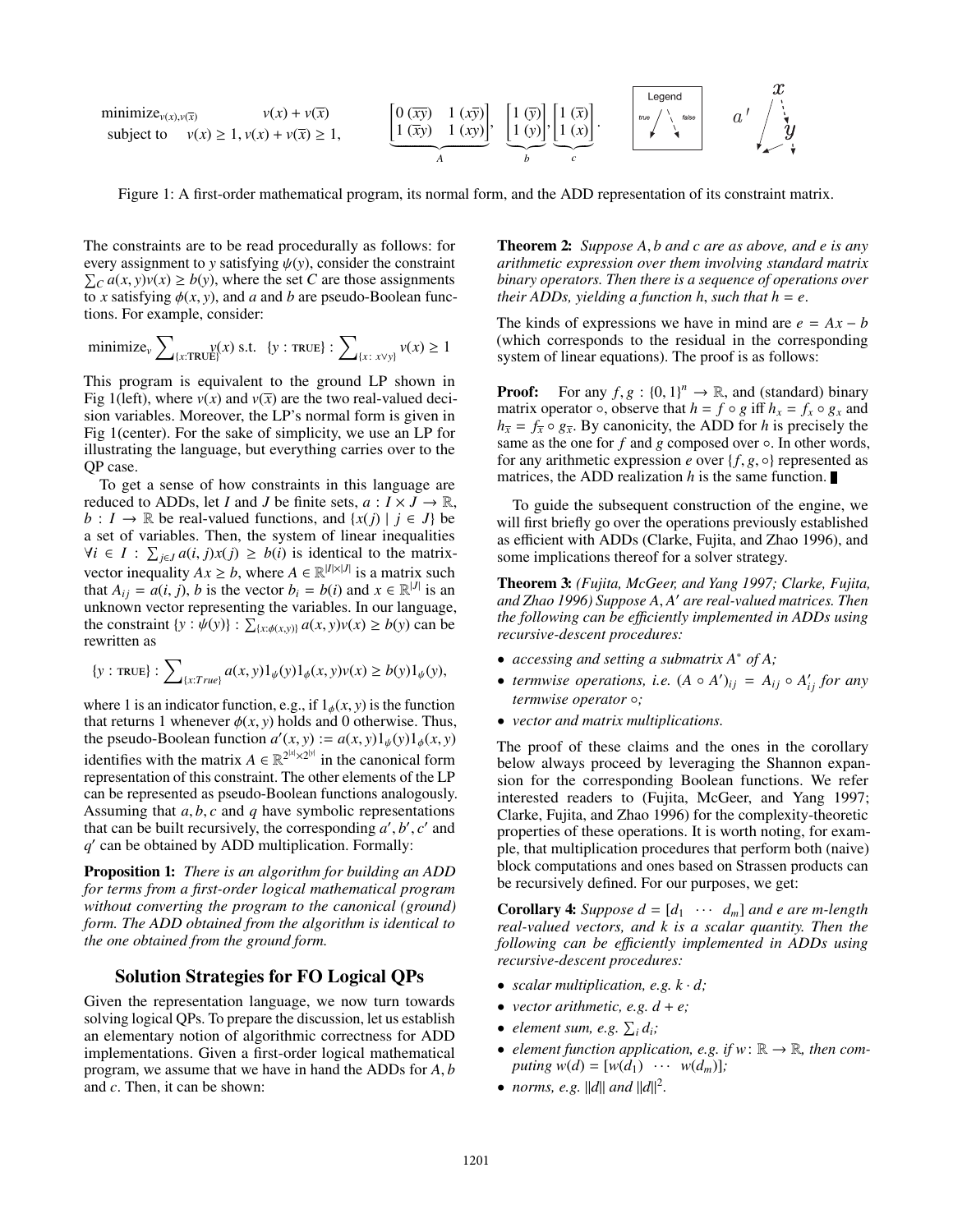## A Naive Ground-and-Solve Method

The most straightforward approach for solving a first-order logical QP (FOLQP) is to reduce the problem to the normal form and use a standard solver for QPs, such as an interior point method, an augmented Lagrangian method, or some form of active set method, e.g. generalized simplex. The correctness of this solution strategy is guaranteed by the semantics of the logical constraints: in general, every FOLQP can be brought to the normal form. While this method would work, it exhibits a significant drawback in that the optimization engine cannot leverage knowledge about the symbolic structure of the problem. That is, even if the problem compiles to a very small ADD, the running time of the optimizer will depend (linearly at best) on the number of nonzeros in the ground matrix. Clearly, large dense problems will be completely intractable. However, as we will see later, some dense problems can still be attacked with the help of structure.

## The Symbolic Interior Point Method

While the ground-and-solve method is indeed correct, one can do significantly better, as we will show now. Specifically, we will construct a solver that automatically exploits the symbolic structure of the FOLQP, in essence, by appealing to the strengths of the ADD representation. The reader should note that much of this discussion is predicated on problems having considerable logical structure, as is often the case in real-word problems involving relations and properties.

Recall from the previous discussion that in the presence of cache, (compact) ADDs translate to very fast matrix-vector multiplications. Moreover, from Corollary 4, vector operations are efficiently implementable, which implies that given an ADD for *A*, *x* and *b*, the computation of the residual  $y = Ax - b$  is more efficient than its matrix counterpart (Fujita, McGeer, and Yang 1997). Analogously, a descent along a direction ( $x_k = x_{k-1} + \alpha \Delta x$ ) given ADDs for  $x_{k-1}$  and  $\Delta x$  has the same run-time complexity as when performed on dense vectors. However, we have to remark that for ADD-based procedures to be efficient, we need to respect the variable ordering implicit in the ADD. Thus, the solver strategy rests on the following constraints:

- (\*) *the engine must manipulate the matrix only through recursive-descent arithmetical operations, such as matrixvector multiplications (matvecs, for short);*
- (\*\*) *operations must manipulate either the entire matrix or those submatrices corresponding to cofactors (i.e. arbitrary submatrices are non-trivial to access).*

We will now devise a method that satisfies these requirements. We proceed in two steps. In step 1, we will demonstrate that solving a QP can be reduced to solving a sequence of linear equations over *A*. Next, in step 2, we will make use of an iterative solver that computes numerical solutions by a sequence of residuals and vector algebraic operations. As a result, we will obtain a method that fully utilizes the strengths of ADDs. Due to space constraints, we will not be able to discuss the construction in full detail, and so we sketch the main ideas that convey how ADDs are exploited.

# Algorithm 1: Primal-Dual Barrier Method **Input:**  $(x^0, y^0, s^0)$  with  $(x^0, s^0) \ge 0$  $k \leftarrow 0$ ; while *stopping criterion not fulfilled* do Solve (2) with  $(x, y, s) = (x^k, y^k, s^k)$  to obtain a direction  $(\Delta x^k, \Delta y^k, \Delta s^k)$ ; Choose step length  $\alpha_k \in (0, 1]$ ; Update  $(x^{k+1}, y^{k+1}, s^{k+1}) \leftarrow \alpha_k(\Delta x^k, \Delta y^k, \Delta s^k)$

|  | <b>Algorithm 2: Conjugate Gradient Method</b> |
|--|-----------------------------------------------|
|  |                                               |

 $k \leftarrow k + 1$ 

return x*k*;

t Input:  $A \in \mathbb{R}^{n \times n}$ ,  $b \in \mathbb{R}^{n}$  $k$  ← 0,  $r_0$  ←  $b$  −  $Ax_0$ ; while *stopping criterion not fulfilled* do  $k \leftarrow k + 1$ ; if  $k = 1$  then  $p_0 \leftarrow r_0$ ; else  $\tau_{k-1} = (r_{k-1}^T r_{k-1})/(r_{k-2}^T r_{k-2}^T);$  $p_k = r_{k-1} + \tau_{k-1} p_{k-1};$  $\mu_k = (r_{k-1}^T r_{k-1})/(p_k^T A p_k);$  $x^k = x_{k-1} + \mu_k p_k;$  $r^k = r_{k-1} - \mu_k A p_k$ ; return x*<sup>k</sup>*;

Step 1: From quadratic programs to linear equations. A prominent solver for QPs in standard form is the primaldual barrier method, see e.g. (Potra and Wright 2000), sketched in Alg. 1. This method solves a perturbed version of the first-order necessary conditions (KKT conditions) for QP:

$$
Ax = b, \quad -Qx + A^{T}y + s = c, \ \ XSe = \mu e, \ \ (x, s) \ge 0,
$$

where  $X = diag(x_1, ..., x_n)$ ,  $S = diag(s_1, ..., s_n)$ , and  $\mu \ge 0$ . The underlying idea is as follows (we refer to (Potra and Wright 2000; Gondzio 2012) for more details): by applying a perturbed Newton method to the equalities in the above system, the algorithm progresses the current solution along a direction obtained by solving the following linear system:

$$
\begin{bmatrix} A & 0 & 0 \ -Q & A^T & I \ S & 0 & X \end{bmatrix} \begin{bmatrix} \Delta x \\ \Delta y \\ \Delta s \end{bmatrix} = \begin{bmatrix} b - Ax \\ c - A^T y - s \\ \mu e - Xs \end{bmatrix},
$$
 (1)

where *e* is a vector of ones. Observe that besides *A* and *Q*, which we already have decision diagrams for, the only new information that needs to be computed is in the form of residuals in the right-hand side of the equation. By performing two pivots,  $\Delta x$  and  $\Delta s$  can be eliminated from the system, reducing it to the so-called *normal equation*:

$$
A(Q + \Theta^{-1})^{-1}A^T \Delta y = f,\tag{2}
$$

where  $\Theta$  is the diagonal matrix  $\Theta_{ii} = \frac{x_i}{s_i}$ . Once  $\Delta y$  is determined,  $\Delta x$  and  $\Delta s$  are recovered from  $\Delta y$  as  $\Delta x$  =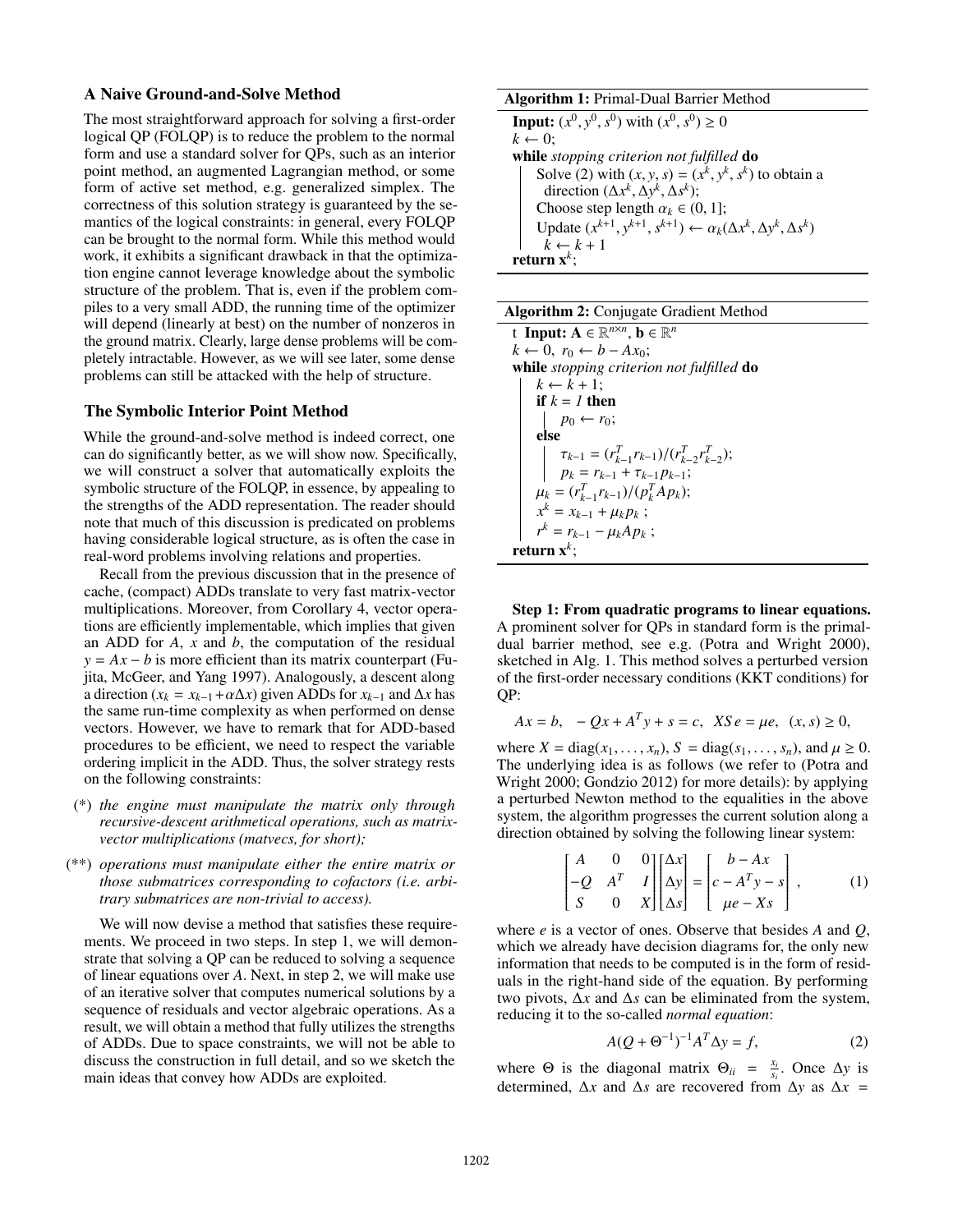$(Q + \Theta)^{-1}(A^T \Delta y - g)$  and  $\Delta s = h - A^T \Delta y$ , where *h* and *g* are obtained from the residuals via vector arithmetic. The reader will note that constructing the left-hand side involves the matrix inverse  $(Q + \Theta^{-1})^{-1}$ . The efficiency of computing this inverse cannot be guaranteed with ADDs, unfortunately. Consequently, we assume that either the problem is separable (*Q* is diagonal), in which case computing this inverse reduces to computing the reciprocals of the diagonal elements (an efficient operation with ADDs), or that we only have box constraints, meaning that *A* is a diagonal matrix, in which case solving the equation reduces to solving  $(Q + \Theta)\Delta y' = A^{-1}f$ and re-scaling. The general case of going beyond these assumptions is omitted here for space reasons (Gondzio 2012).

The benefit of reformulating (1) into (2) can be appreciated from the observation that (2) becomes positive-semidefinite, which is crucial for solving this system by residuals. To reiterate: the primal-dual barrier method solves a quadratic program iteratively by solving one linear system (2) in each iteration. Constructing the right-hand side of this linear system only requires the calculation of residuals and vector arithmetic, which can be done efficiently with ADDs. Moreover, this system does not require taking arbitrary submatrices of *A* or *Q*. Hence, the primal-dual barrier method meets our requirements. Now, let us investigate how (2) can be solved via a sequence of residuals.

Step 2: From linear equations to residuals. To solve (2), we employ the conjugate gradient method (Golub and Van Loan 1996), sketched in Alg. 2. Here, the algorithm uses three algebraic operations: (1) matrix-vector products; (2) norm computation  $(r<sup>T</sup> r)$  and (3) scalar updates. From Corollary 4, all of these operations can be implemented efficiently in ADDs. There is, however, one challenge that remains to be addressed. As the barrier method approaches the solution of the QP, the iterates  $s^k$  and  $x^k$  approach complementary slackness  $(x_i s_i = 0)$ . This means that the diagonal entries of the matrix  $\Theta$  in (2) tend to either 0 or + $\infty$ , making the condition number of (2) unbounded. This is a severe problem for any iterative solver, as the number of iterations required to reach a specified tolerance becomes unbounded. To remedy this situation, Gondzio (2012) proposes the following approach: first, the system can be regularized to achieve a condition number bounded by the largest singular value of *A*. Second, due to the IPM's remarkable robustness to inexact search directions, it is not necessary to solve the system completely. In practice, decreasing the residual by a factor of 0.01 to 0.0001 has been found sufficient. Finally, a partial pivoted Cholesky factorization can be used to speed-up the convergence. That is, perform a small number *k* (say 50) Cholesky pivots, and use the resulting trapezoidal matrix as a preconditioner. More details on this can be found in (Gondzio 2012). Gondzio also demonstrated that this approach does lead to a practical algorithm. Unfortunately, in our setting, constructing this preconditioner requires that we query *k* rows of *N* and perform pivots with them. This forces us to partially back down on our requirement (\*\*), since we need random access to *k* rows. However, by keeping *k* small, we can guarantee the ADD in this unfavorable regime will be kept to a minimum.

Thus, we have a method for solving QPs, implemented solely with ADD operations, and much of this work takes full

advantage of the ADD representation (thereby, inheriting its superiority). Intuitively, one can expect significant speed-ups over matrix-based methods when the ADDs are compact, e.g. , arising from structured (in a logical sense) problems.

## Empirical Illustration

Our aim here is to investigate the empirical performance of our ADD-based interior point solver. There are three main questions we wish to investigate, namely: (Q1) in the presence of symbolic structure, does our ADD-based solver perform better than its matrix-based counterpart?  $(Q2)$  On structured sparse problems, does solving with ADDs have advantages over solving with sparse matrices? And, (Q3), can the ADD-based method handle dense problems as easily as sparse problems?

To evaluate the performance of the approach, we implemented the entire pipeline described here, that is, a symbolic environment to specify QPs, a compiler to ADDs, based on the popular CUDD package, and the symbolic interior-point method described in the previous section.

To address  $(01)$  and  $(02)$ , we applied the symbolic IPM on the problem of computing the value function of a family of Markov decision processes used in (Hoey et al. 1999). These MDPs concern a factory agent whose task is to paint two objects and connect them. A number of operations (actions) need to be performed on these objects before painting, each of which requires the use of special tools, which may or may not be available currently. Painting and connecting can be done in different ways, yielding results of various quality, and each requiring different tools. The final product is rewarded according whether the required level of quality is achieved. Since these MDPs admit compact symbolic representations, we consider them good candidates to illustrate the potential advantages of symbolic optimization. The computation of an MDP value function corresponds to the following first-order logical LP:

min. 
$$
\sum_{s:state(s)} v(s)
$$
, s.t. {s : state(s), a : act(a)} :  
 $v(s) \ge \text{rew}(s) + \gamma \sum_{s':state(s')} \text{tprob}(s, a, s')v(s')$ 

where *s*, *s* , *a* are vectors of Boolean variables, state is a Boolean formula whose models are the possible states of the MDP, act is a formula that models the possible actions, and rew and tprob are pseudo-Boolean functions that model the reward and the transition probability from *s* to *s'* under the action *a*. We compared our approach to a matrix implementation of the primal-dual barrier method, both algorithms terminate at the same relative residual,  $10^{-5}$ . The results are summarized in Fig. 2(top).

The symbolic IPM outperforms the matrix-based IPM on the larger instances. The most striking observation is that the running time depends mostly on the size of the ADD, which practically translates to scaling sublinearly in the number of nonzeroes (nnz(*A*)). This is illustrated on the bottom-left of Fig. 2, where these running times are plotted versus nnz(*A*) and compared with a hypothetical linear running time with a slope of 0.001. To the best of our knowledge, no generic method, sparse or dense, can achieve such scaling behavior. This answers (Q1) and (Q2) affirmatively.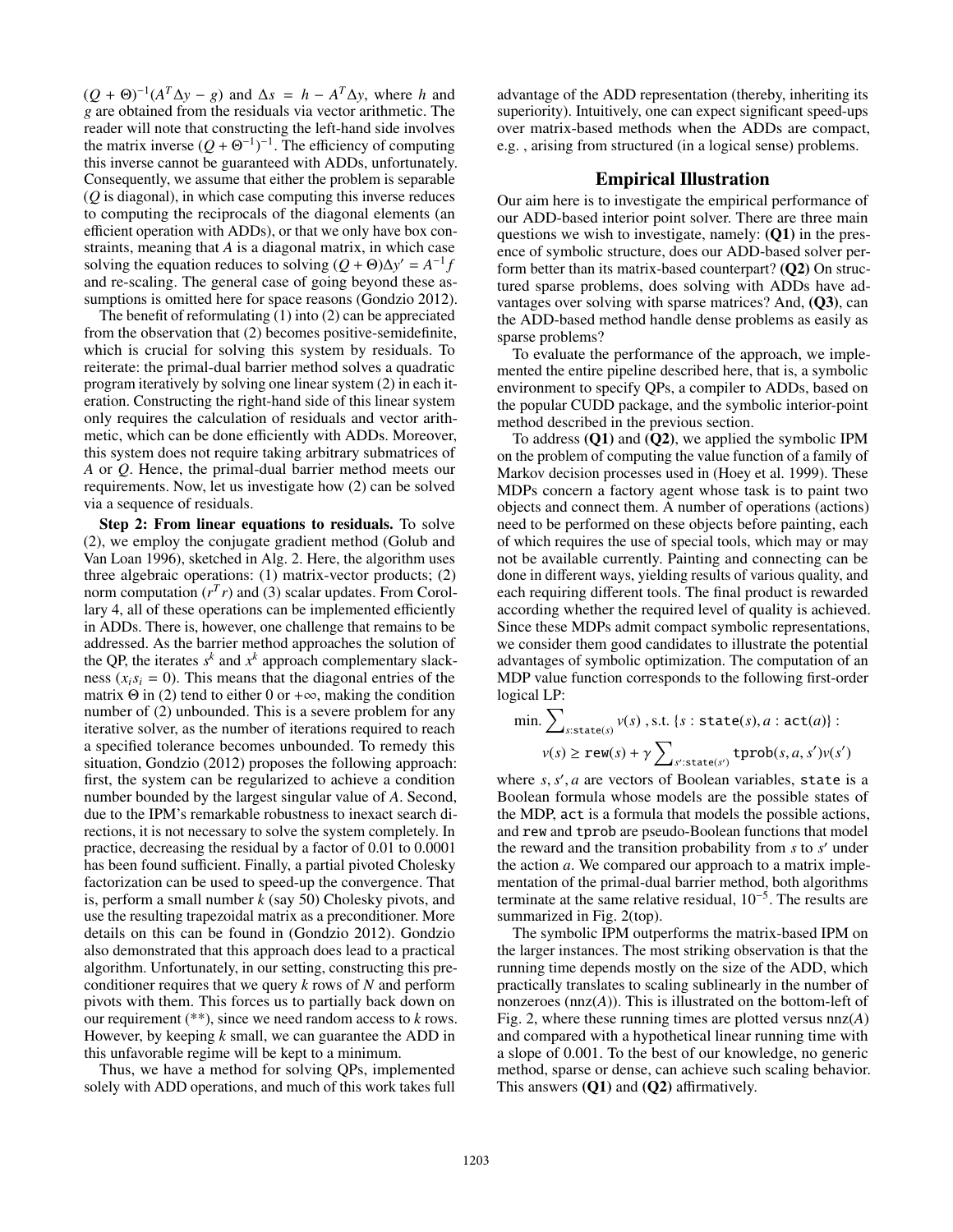|                 | <b>Problem Statistics</b> |                  |            |             | Symbolic IPM |                           | Ground IPM |               |  |                 |
|-----------------|---------------------------|------------------|------------|-------------|--------------|---------------------------|------------|---------------|--|-----------------|
|                 | name                      | #vars            | #constr    | nnz(A)      |              | <b>ADDI</b>               | time[s]    | time[s]       |  |                 |
|                 | factory                   | 131.072          | 688.128    | 4.000.000   |              | 1819                      | 6899       | 516           |  |                 |
|                 | factory0                  | 524.288          | 2.752.510  | 15.510.000  |              | 1895                      | 6544       | 7920          |  |                 |
|                 | factory1                  | 2.097.150        | 11.000.000 | 59.549.700  |              | 2406                      | 34749      | 159730        |  |                 |
|                 | factory <sub>2</sub>      | 4.194.300        | 22.020.100 | 119.099.000 |              | 2504                      | 36248      | $\geq$ 48hrs. |  |                 |
|                 |                           |                  |            |             |              |                           |            |               |  |                 |
| $4.0E + 5$      | Running Time vs. nnz(A)   |                  |            |             |              | <b>Problem Statistics</b> |            | Symbolic IPM  |  | <b>FWHT IPM</b> |
| $3.0E + 5$      |                           |                  |            |             | n            | m                         |            | time[s]       |  | time[s]         |
| $2.0E + 5$      |                           |                  |            |             | $2^{12}$     | $2^{10}$                  |            | 8.3           |  | 18              |
| $1.0E + 5$      |                           |                  |            |             | $2^{13}$     | $2^{11}$                  |            | 20.2          |  | 28.2            |
| $0.0E + 0$      |                           |                  |            |             | $2^{14}$     | $2^{12}$                  |            | 46.5          |  | 43.9            |
| $0.0E + 0$      | $5.0E+7$                  | $1.0E + 8$       |            |             | $2^{15}$     | $2^{13}$                  |            | 99.2          |  | 65.7            |
| $\bullet$ S-IPM | $\bullet$ G-IPM           | $\bullet$ Linear |            |             |              |                           |            |               |  |                 |

Figure 2: Evaluations on MDP (top), with a graphical comparison (bottom-left) and compressed sensing (bottom-right).

Our second illustration concerns the problem of compressed sensing (CS). That is, we are interested in recovering the sparsest solution to the problem  $||Ax - b||^2$ , where  $A \in \mathbb{R}^{m \times n}$  and  $n \gg m$  where *n* is the signal length and *m* the number of measurments. While this is a hard combinatorial problem, if the matrix *A* admits the so-called restricted isometry property, the following convex problem (Basis Pursuit Denoising, or BPDN):  $\min_{x \in \mathbb{R}^n} \tau ||x||_1 + ||Ax - b||_2^2$  recovers the exact solution. The matrices typically used in CS tend to be dense, yet highly structured, often admitting an  $O(n \log n)$  FFT-style recur-and-cache matrix-vector multiplication scheme, making BPDN solvers efficient. A remarkable insight is that these fast recursive transforms are very similar to the ADD matrix-vector product. In fact, if we take *A* to be the Walsh matrix  $W_{log(n)}$  which admits an ADD of size  $O(\log n)$ , the ADD matrix-vector product resembles the Walsh-Hadamard transform (WHT). Moreover, this compact ADD is extracted automatically from the symbolic specification of the Walsh matrix. We illustrate this in the following experiment. We apply the Symbolic IPM to the BPDN reformulation of (Fountoulakis, Gondzio, and Zhlobich 2014), with the Walsh matrix specified symbolically, recovering random sparse vectors. We compare to the reference MAT-LAB code provided by Fountoulakis *et al.* using MATLAB's implementation of WHT. The task is to recover a sparse random vector with  $k = 50$  normally distributed nonzero entries. Results are reported in Fig. 2(bottom).

While the method does not scale as well as the handtailored solution, we demonstrate that the symbolic approach can handle dense matrices reasonably well, supporting an affirmative answer of (Q3).

## Related Work

There has been a long-standing interest in modeling languages for optimization, e.g. (Fourer, Gay, and Kernighan 1993; Wallace and Ziemba 2005). While they provide a syntax for sets of objects to index LP variables, they do not provide a high-level logical language for the constraints. Disciplined programming (Grant and Boyd 2008) enables an

object-oriented approach to constructing optimization problems, and provides a structured interface between the model and the solver by means of which geometric properties such as the curvature of the objective can be inferred. In contrast to our goals, the language is also not logical, and the solver not generic in the way we suggest. (That is, in our setting, high-level logical constraints are all that are expected from the user.) In more recent work, (Diamond and Boyd 2015) also advocate matrix-free methods for optimization problems expressed in human-readable forms. However, they assume that the user has already analyzed her model and identified that it could be broken down into efficient operations. They provide the environment to implement these operations in a way in which the solver can exploit them. In that sense, their approach also differs from ours, where the user provides her logical constraints, and the solver takes it from there.

First-order logical representations for mathematical programs are also considered in (Gordon, Hong, and Dudík 2009; Kersting, Mladenov, and Tokmakov 2015; Cussens 2015). However, the rely on matrix-vector normal forms for solving them, whether lifted or not, and do not employ ADDs.

The efficiency of ADDs for matrix-vector algebra was established in (Clarke, Fujita, and Zhao 1996). In particular, the use of ADDs for compactly specifying (and solving) Markov decision processes (i.e. representing transitions and rewards as Boolean functions) was popularized in (Hoey et al. 1999); see (Zamani et al. 2013; Cui and Khardon 2016) for recent offerings. We differ fundamentally from these strands of work in that we are advocating the realization of solution methods for generic optimization problems using ADDs, which (surprisingly) has never been studied in great detail to the best of our knowledge. Therefore, we call our line of research as *symbolic numerical optimization*.

## **Conclusions**

A long-standing goal in machine learning and AI, which is also reflected in the philosophy on the *democratization of data,* is to make the specification and solving of real-world problems simple and natural, possibly even for non-experts.